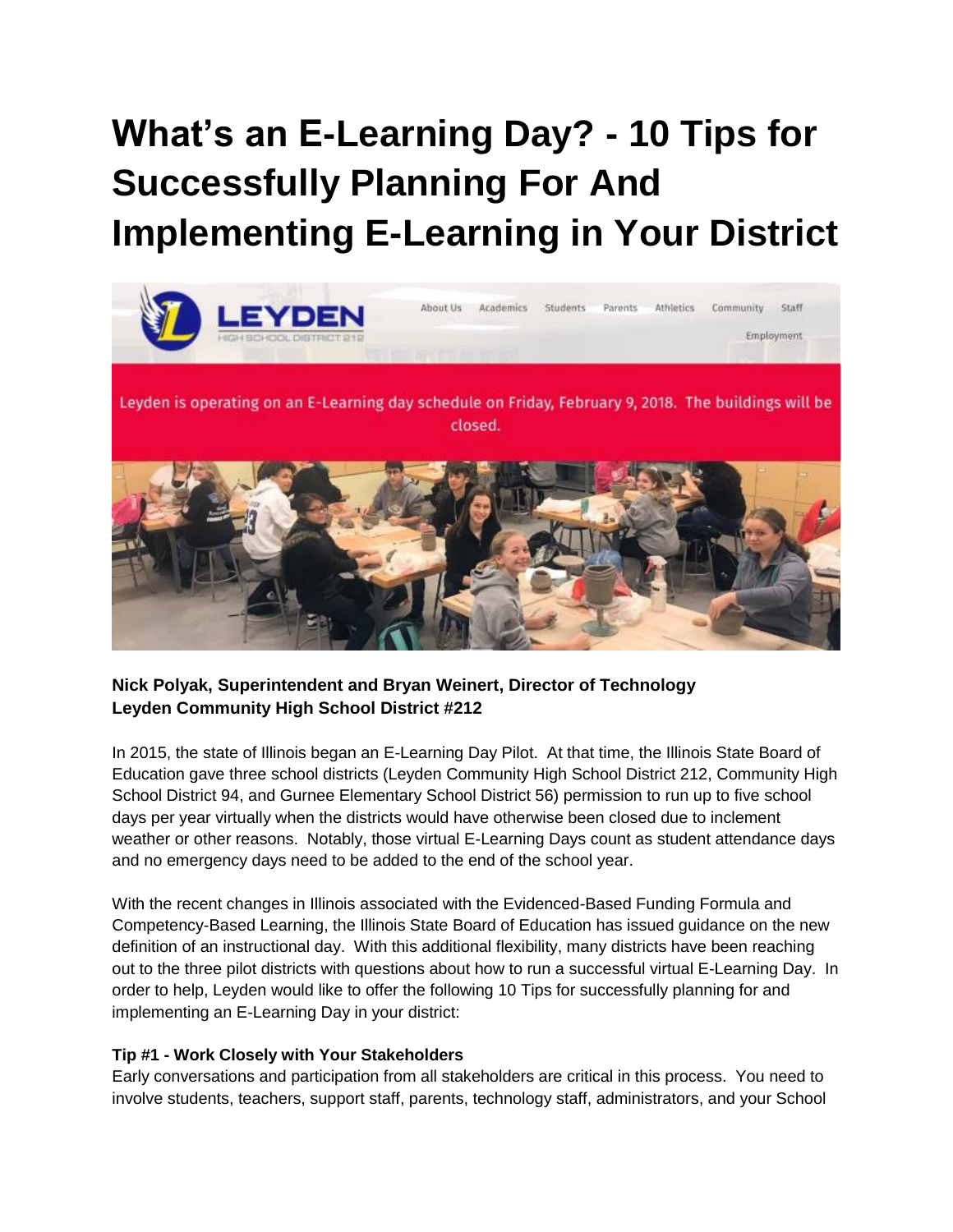Board in this conversation. We would suggest organizing a committee or a working group to begin the conversation. We also suggest finding ways to solicit input from everyone in your school community. An E-Learning Day is a significant change in working conditions, so you will need to involve union leadership and representation in this process.

## **Tip #2 - Address the Equity Gaps**

While many school district issue devices to students (Chromebooks, iPads, etc…), fewer school districts have solved the internet connectivity gaps in some households. To solve this problem, we worked with Sprint and their ConnectEd program. The district purchased WiFi hotspots and Sprint provides free internet access to them for a period of five years. We provide those additional devices to any family that demonstrates a need. Together this helps level the playing field for our students in terms of technology tools and access to the internet so that all students can participate in an E-Learning Day.

## **Tip #3 - Leverage Your Learning Management System (LMS)**

The students on our planning committee were very clear that they needed a consistent way to access the work they would need to complete on an E-Learning Day. They said it would be too confusing if one teacher sent an email, another wanted them to go to a teacher website, and yet another posted something in the learning management system. This led us to create a common set of protocols for how staff would use consistent communication and learning tools. For example, at Leyden, all teachers agreed to post their assignments within their Schoology courses so that students could find everything in one place.

## **Tip #4 - Create a Plan for Taking Attendance**

Attendance and work completion are two different things. On a traditional school day, a student can be present in class and still not complete the work. The same is true on an E-Learning Day. At Leyden, we chose to use Google Forms and we require students to submit their names to each teacher as a way to "check in" and acknowledge that they have seen their work expectations for the day. All students complete that task by 1:00 p.m. That Google Form then creates a sortable spreadsheet for each teacher to use when submitting attendance online. We ask teachers to complete their attendance submissions by 4:00 p.m so that we can run our normal end-of-day reports for the following day.

## **Tip #5 - Move the Curriculum Forward**

While meeting with our planning committee, both students and staff members felt strongly that an E-Learning Day shouldn't be filled with busy work. Whatever assignments are given to the students should substantially align with what the classes are currently doing and should move the curriculum forward. With this in mind, we ask staff to post their assignments by 9:00 a.m. on an E-Learning Day so that they have time to generate and post meaningful assignments.

## **Tip #6 - Set Reasonable Expectations for Students**

While E-Learning is new to Illinois, it has been happening in surrounding states for many years. In talking to educators with more experience, we were advised not to overwhelm our students with work on these days. It is unrealistic to think that you can fit a full day of instructional material and a full day of homework into an E-Learning Day. As a rule of thumb, students should be able to complete the work for each course or content area in about 30-45 minutes.